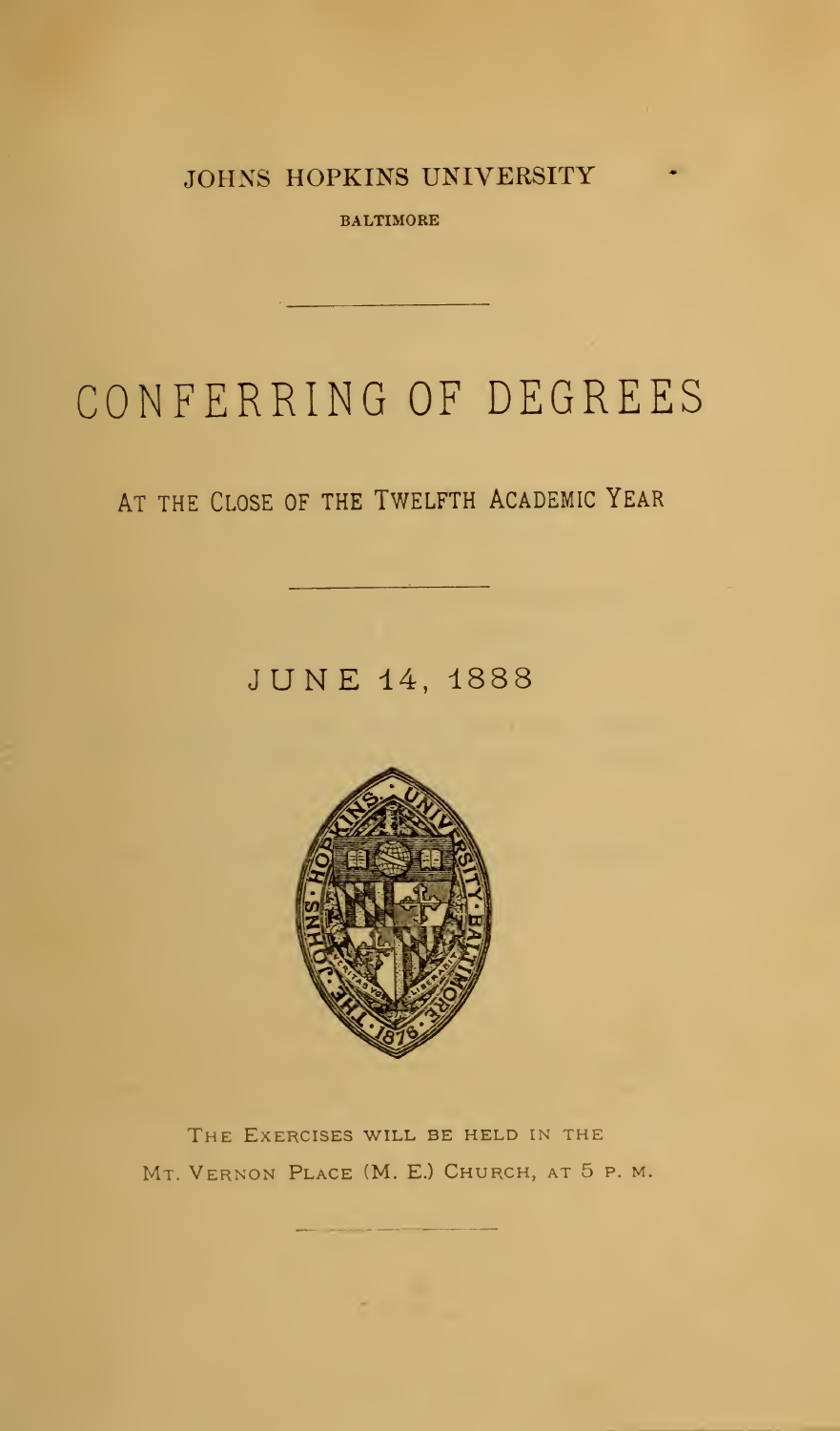### ORDER OF EXERCISES

I.

Prayer.

II.

Introductory Address by President Oilman.

III.

Presentation of the Candidates for the Degree of Bachelor of Arts, by the Board of Collegiate Advisers ; and the Bestowal of Diplomas.

IV.

Presentation of the Candidates for the Degree of Doctor of Philosophy, by the Board of University Studies; and the Bestowal of Diplomas.

V.

Congratulatory Address to the Graduates by Professor Gildersleeve.

VI.

Announcements.

It is expected that the exercises will close not far from six o'clock.

The Faculty will receive the graduates of the year and the friends of the graduates in the Gymnasium, between six and eight o'clock. Cards of invitation must be shown at the door.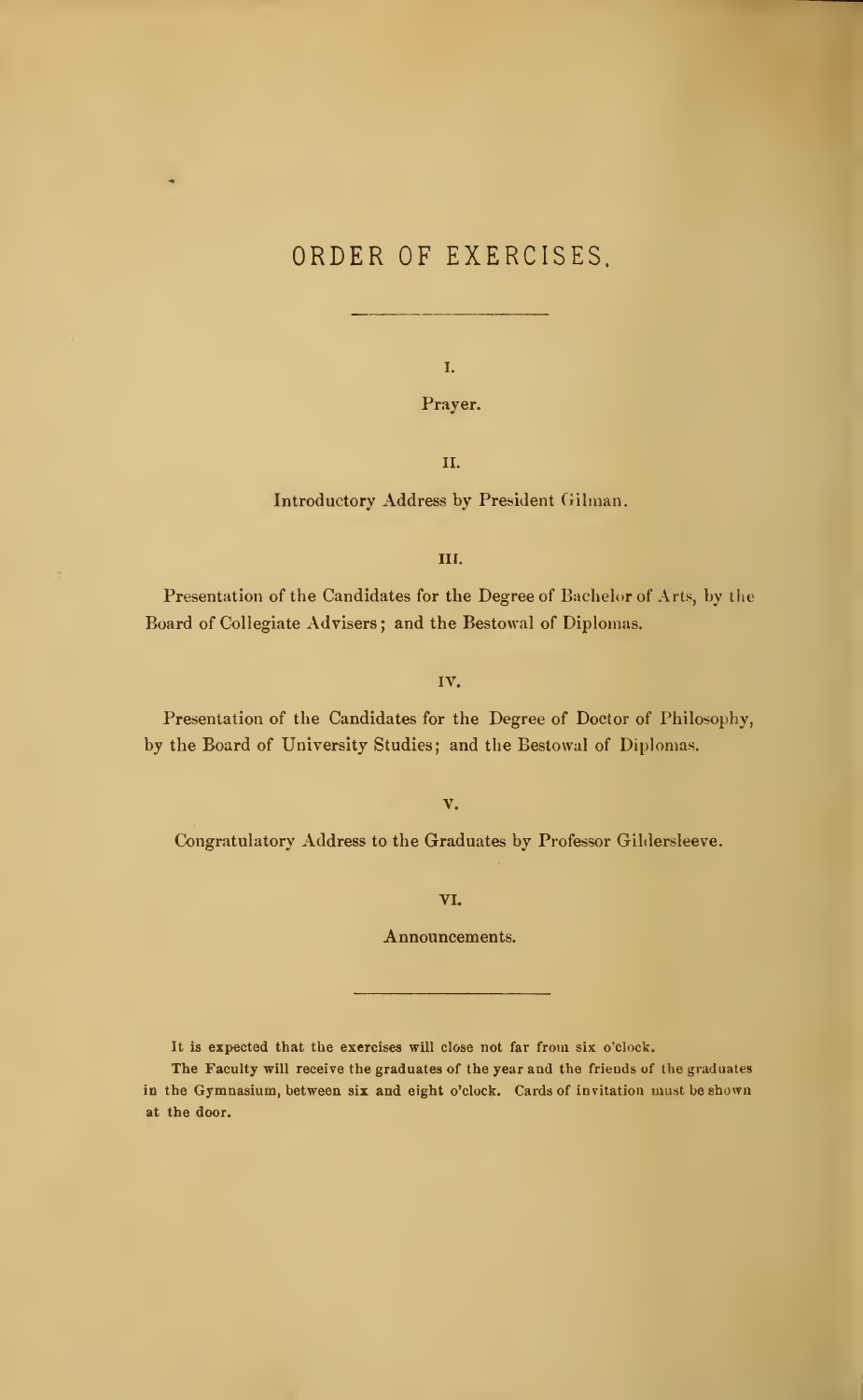## Candidates for the Degree of DOCTOR OF PHILOSOPHY.

WILLIAM MUSS ARNOLT, of Baltimore. PHILIP WHEELOCK AYRES, of Illinois. Louis BELL, of Baltimore. Benjamin Lester Bowen, of New York. RICHARD EUGENE BURTON, of Connecticut. WILLIAM HENRY BURNHAM, of New Hampshire. JOHN PENDLETON CAMPBELL, of Baltimore. ROBERT ORLANDO GRAHAM, of Pennsylvania. Erasmus Haworth, of Iowa. Francis Hobart Herrick, of New Hampshire. WILLIAM HERBERT HOBBS, of Massachusetts. Joseph Hoeing Kastle, of Kentucky. ANDREW COOPER LAWSON, of Canada. FELIX LENGFELD, of California. ARCHIBALD BYRON MACALLUM, of Canada. JOHN ERNST MATZKE, of Baltimore. Thomas McCabe, of New York City. YUZERO MOTORA, of Japan. JULIUS NELSON, of Wisconsin. George Thomas White Patrick, of Iowa. EDMUND CLARK SANFORD, of California. Henry Taber, of New York City. Amos Griswold Warner, of Nebraska. JOHN ROAF WIGHTMAN, of Canada. HENRY VAN PETERS WILSON, of Baltimore. Thomas Kimber Worthington, of Baltimore.

(26)